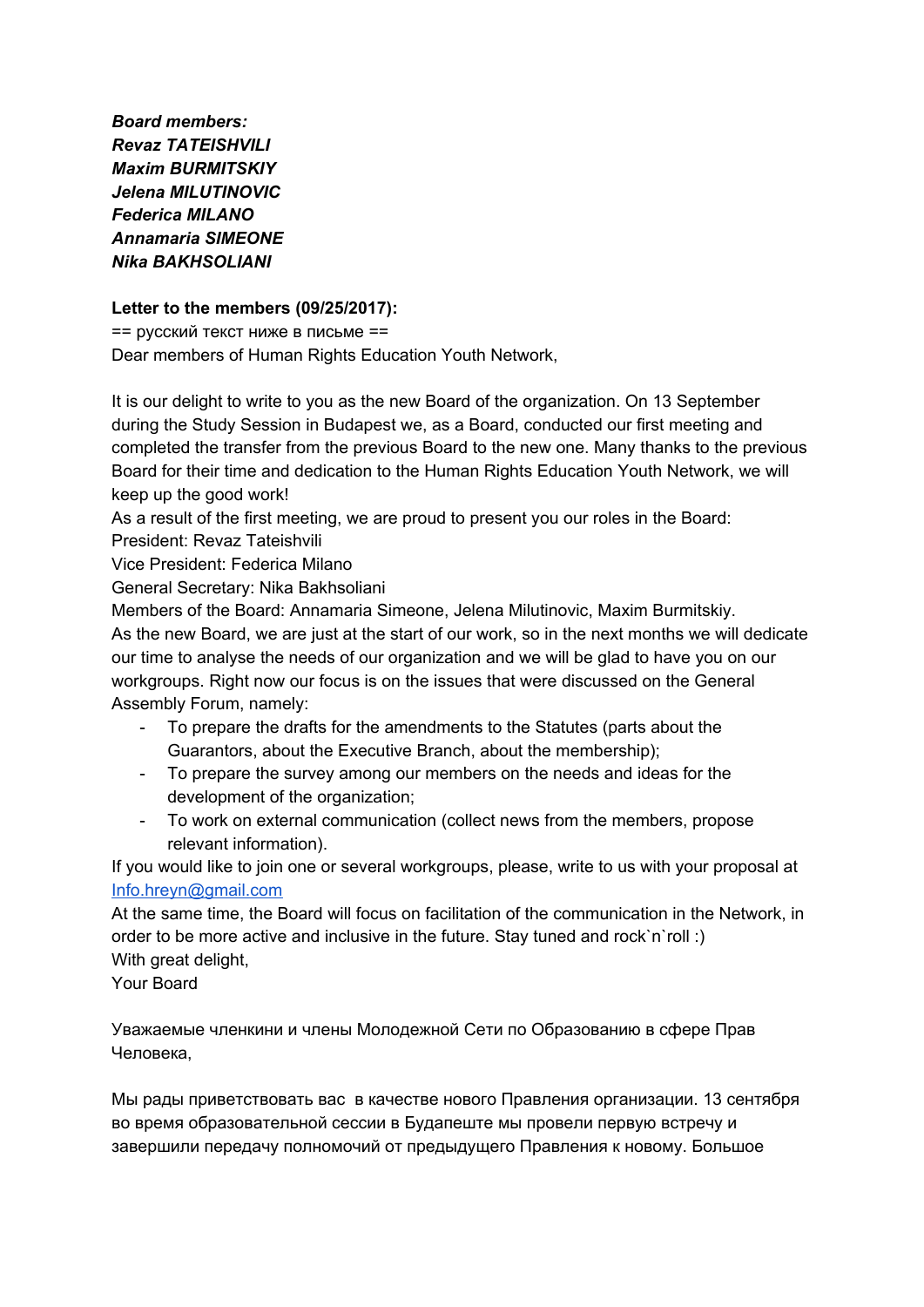спасибо предыдущему Правлению за их время и преданность делам HREYN, мы продолжим лучшие практики!

В результате первой встречи, мы рады представить вам распределение обязанностей в Правлении:

Президент: Реваз Татешвили

Вице-Президент: Федерика Милано

Генеральный Секретарь: Ника Бахсолиани

Члены и членкини Правления: Аннамария Симеоне, Елена Милутинович , Максим Бурмицкий.

Мы только начинаем работать в качестве нового Правления, поэтому в течении следующих месяцев мы посвятим свое время анализу потребностей нашей организации, и были бы рады видеть вас в наших рабочих группах. В данный момент мы сфокусированы на вопросах, что были подняты во время последнего форума Генеральной Ассамблеи членкинь и членов организации, а именно:

- Подготовка поправок в Устав организации (про Гарантов, про исполнительную ветвь, про членство);
- Подготовка опросников среди членов и членкинь организации о потребностях и идеях по развитию организации;
- Работа над внешней коммуникацией (сбор новостей от членкинь и членов, поиск актуальной информации).

Если вы хотели бы работать в одной или нескольких рабочих группах, пожалуйста, напишите нам свои предложения на [Info.hreyn@gmail.com](mailto:Info.hreyn@gmail.com)

В то же время, Правление направит свои силы на фасилитацию коммуникации, чтобы в будущем мы были более активно вовлечены в работу сети. Оставайтесь на связи и зажигайте :)

С лучшими пожеланиями Ваше Правление.

# **Agenda of the meeting: Budapest, Youth Center.** *13 September 2017 15:00 GMT+02:00*

1) Let's meet each other :)

@Jelena, please, let us know your background and expectations from the Board membership :)

2) What is the procedure for the transfer of the Board? What are the steps and the transfer time?

- Financial data and documents;

We have the PayPal, the log in and password will be shared by Emilia.

Federica will send the Statutes in Spanish to other HREYN Board members, Revaz and Nika are in the workgroup on the working the changes to the Statutes.

@Emilia needs to tell us about the fees for the website.

- Banking and the situation with it;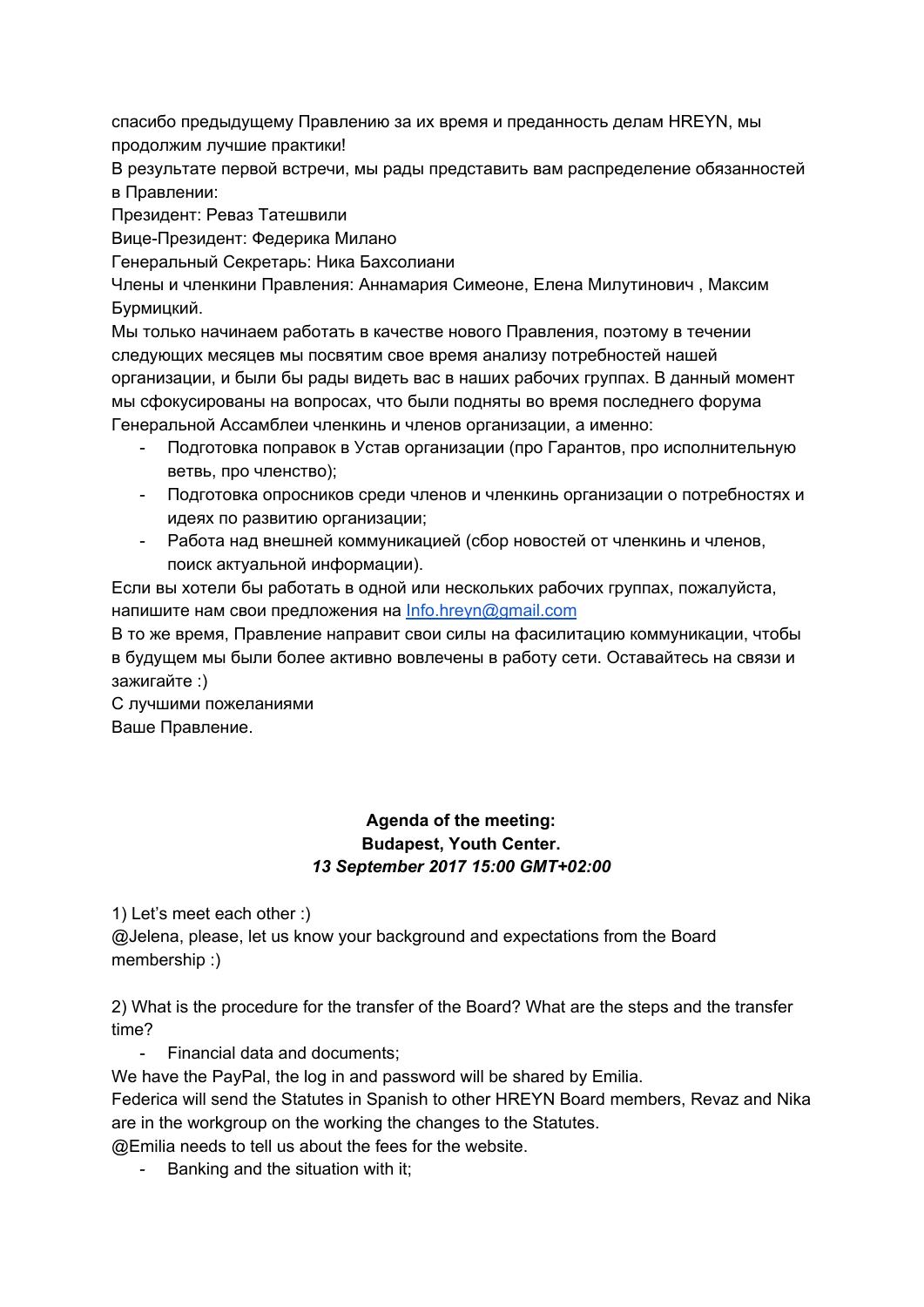In Bulgaria it is only 3 days to open an NGO.

Joseph Unito in Italy can be an office of HREYN.

- List of HREYN members, their contact information, members fees;

Emilia will give us the passwords, the lists and other info via drive folder.

- Legal issues with the HREYN.

The Statutes will be changed in Spain, but the Board has a commitment to open the branches in other countries.

@Revaz needs to talk to Ksenija on the legality of IGLYO and reply to Federica and others with the news.

3) The Board and its human resources.

- How much free time do we have to volunteer in HREYN?

Nika has some time in the evenings and if needed, for some tasks. In general it depends on the situation with DRONI.

Annamaria has also the time for the individual tasks, but the involvement can change with the involvement in her organization in Italy.

Revaz can definitely dedicate 16 hours per week, but in the extreme cases it can be more. Federica can also dedicate 6-8 hours per week, but not on workdays. And sometimes the communication can be so overwhelming that Federica may not answer in some time. Maxim can make HREYN great again!

@Jelena, please, tell us your possible involvement))

# **There is a proposal to involve Nika into the work of the Board and make him a member of the Board.**

Revaz: yes Maxim: yes Federica: yes

### Annamaria: yes

Jelena: yes

Decision will be final after Jelena's vote

**There is a proposal to have communication ethics in which we respond in the period of 3 days (72 hours) max. The response can also be "I cannot respond right now".**

Revaz: yes

Maxim: yes

Nika: yes

Federica: yes, but in some cases there can be so many e-mails that even this will be hard Annamaria: yes

Jelena: yes

Decision will be final after Jelena's vote.

## **There is a proposal to have a new logo for HREYN, which is on the question 6) of the Minutes. (Have a look down)**

Revaz: yes Maxim: yes Nika: yes Federica: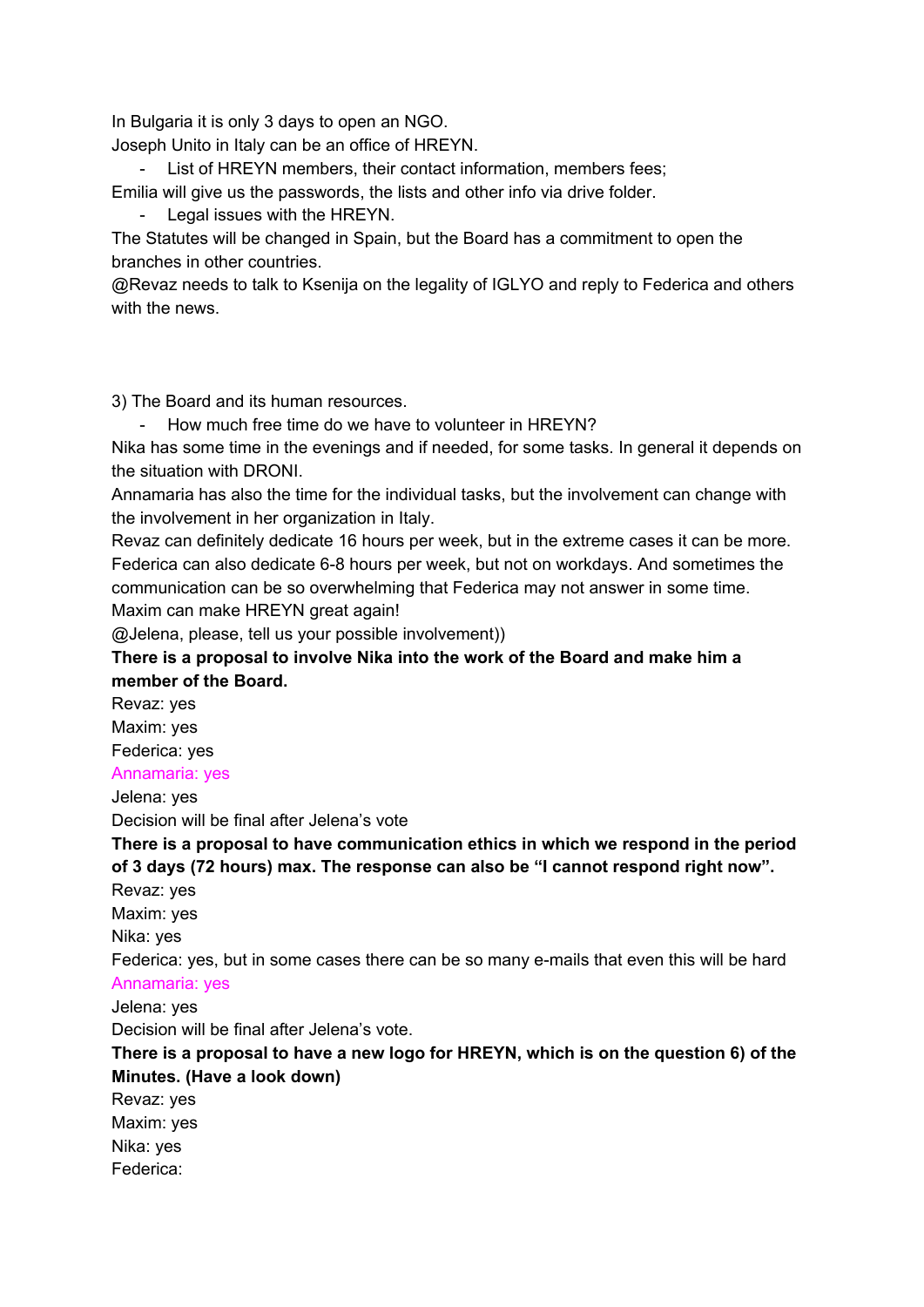#### Annamaria: yes

#### Jelena: yes

- What are the key competences in our Board? What skills do we have and don't have?

4) The roles in the Board: The President Proposal: Revaz Tateishvili Votes: Nika: Tak! Jelena: yes Federica:yes Maxim:Yes! Revaz: abstained Annamaria: Yes! The Vice President Proposal: Federica Votes: Nika: si! Jelena: yes Federica: abstained Maxim:abstained Revaz: yes Annamaria: Yes!!! Proposal: Jelena Milutinovic Votes: Nika: abstained Jelena: abstained Federica: abstained Maxim:yes Revaz: abstained Annamaria: abstained The General Secretary Proposal: Nika Votes: Nika: abstained Jelena: yes Maxim:Yes Revaz: yes Annamaria: Yes

Federica: yes

#### The Guarantors:

Proposal: Maxim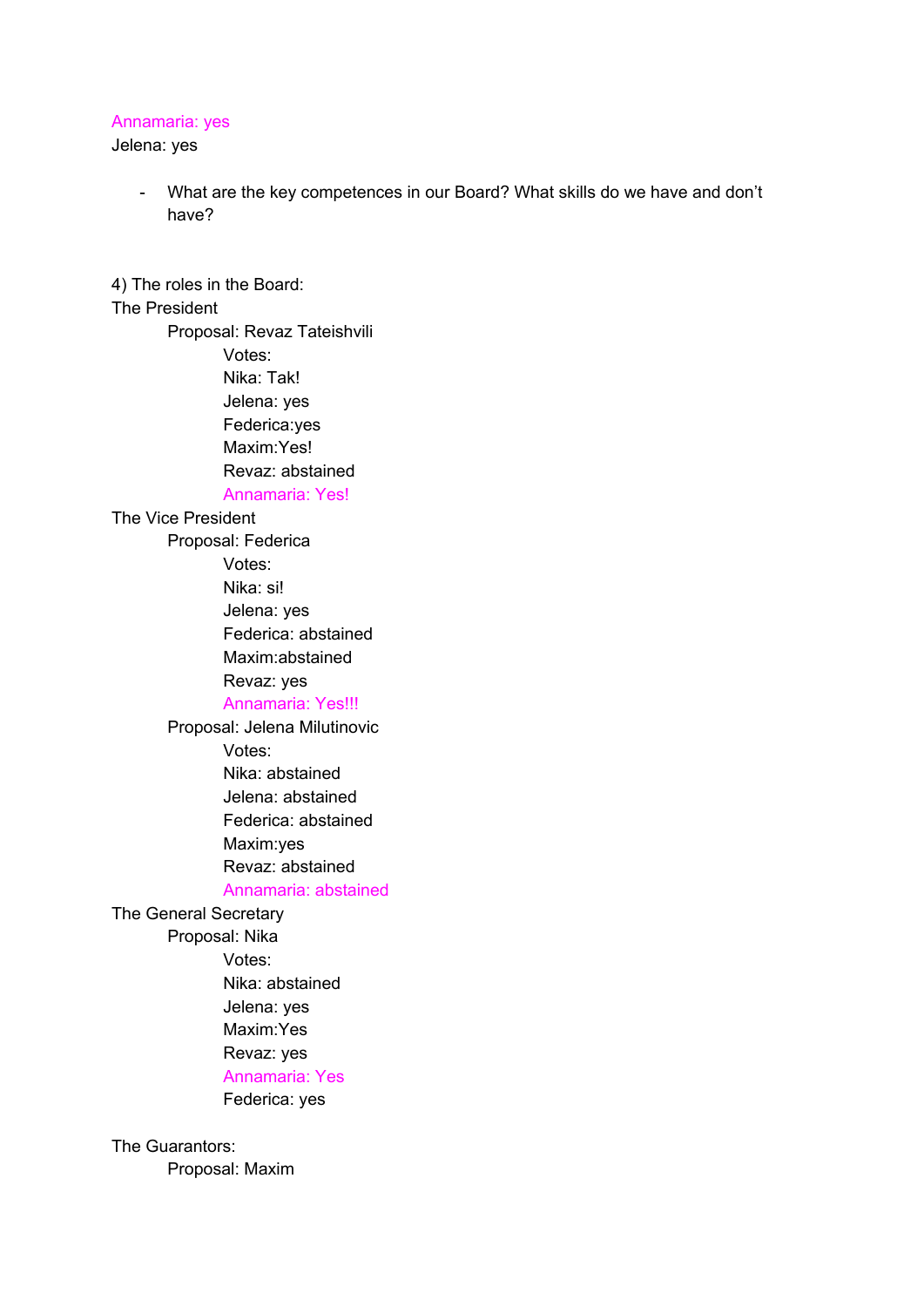Proposal: Federica

5) Workgroups The Guarantors Committee We need to prepare the amendments to the Statutes Other additions to the Statutes The next Study Session Suggestion: advocacy of Human Rights Education on local and National level. Workgroup: Revaz, Nika The letter to the members from the new Board (approval is expected from everyone) Workgroup: Revaz, Nika

6) Rebranding:

Federica: wow! Great work Nika! Thanks:

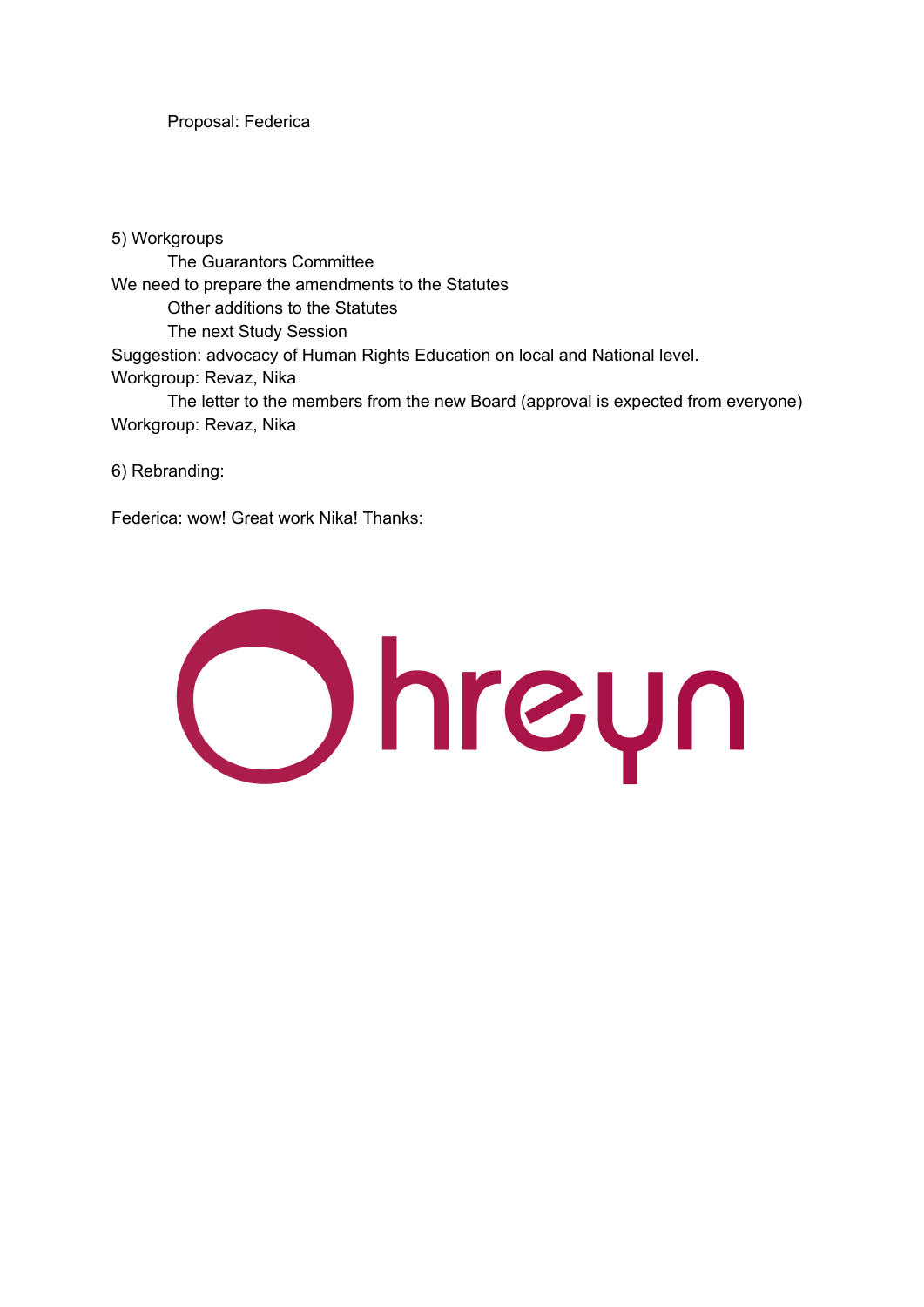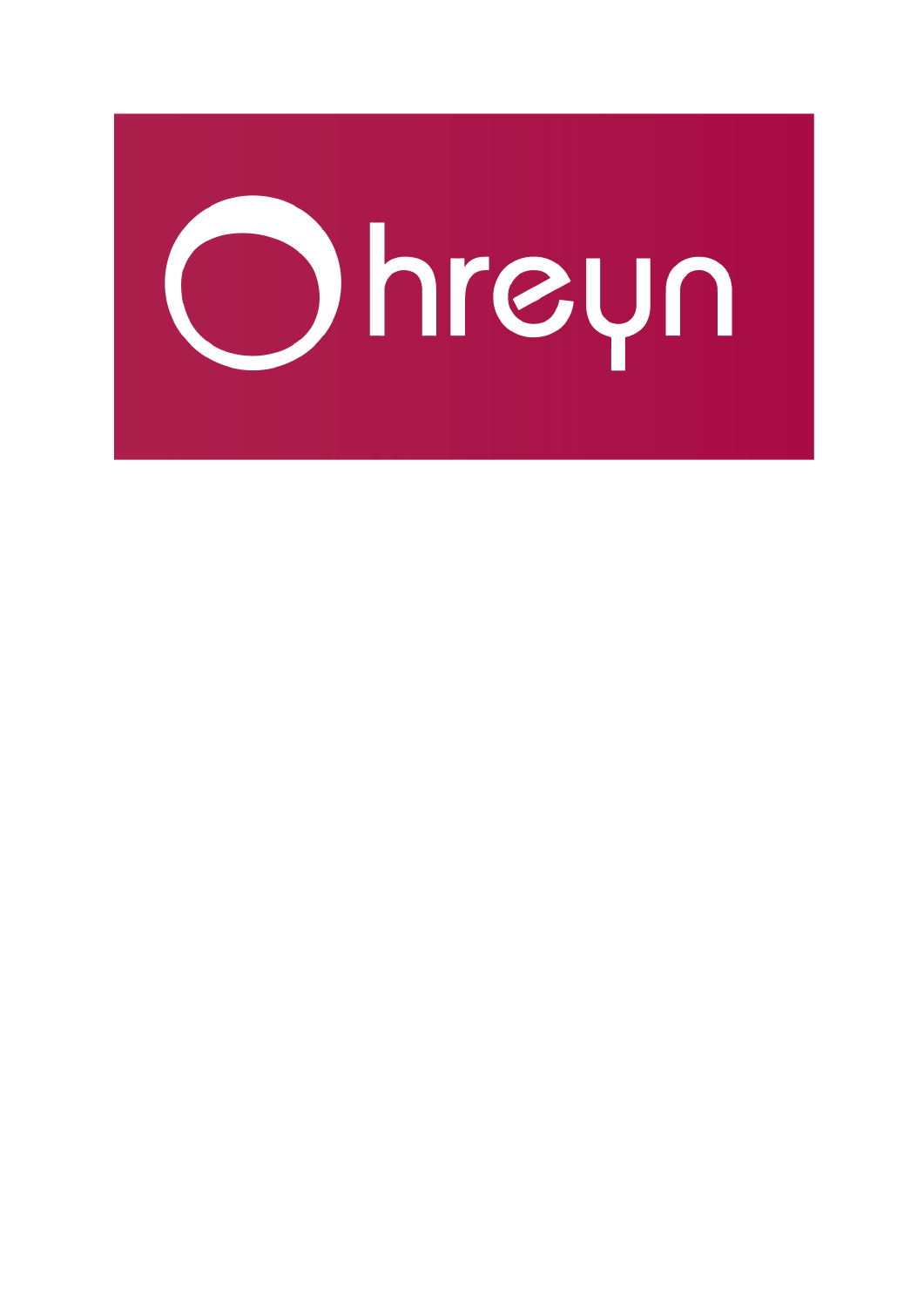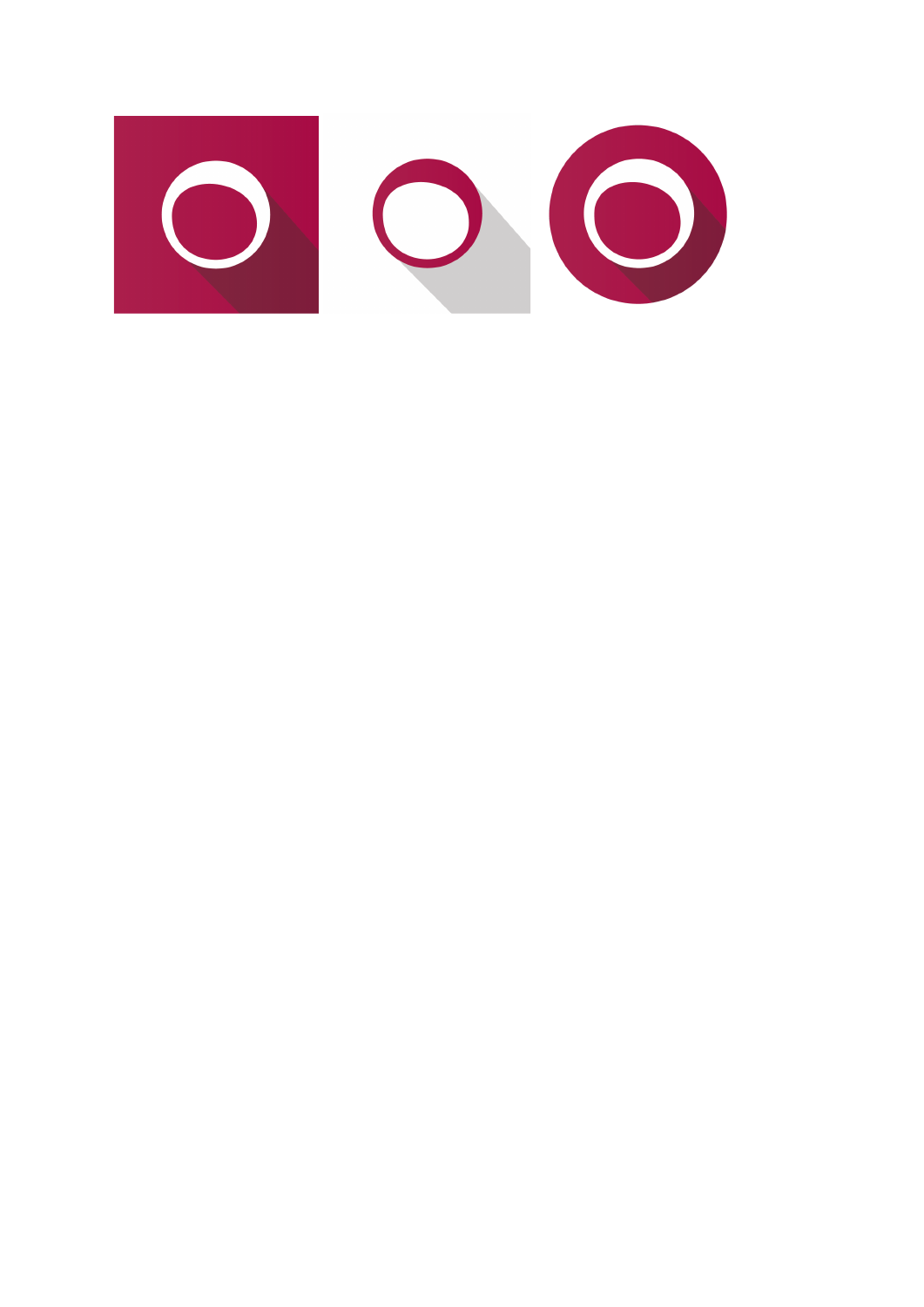

Human Rights Education Youth Network<br>Calle Mariano Ruiz Funes, 18, Bajo , 30007 Murcia, Spain<br>www.hre-youth.net info@hre-youth.net